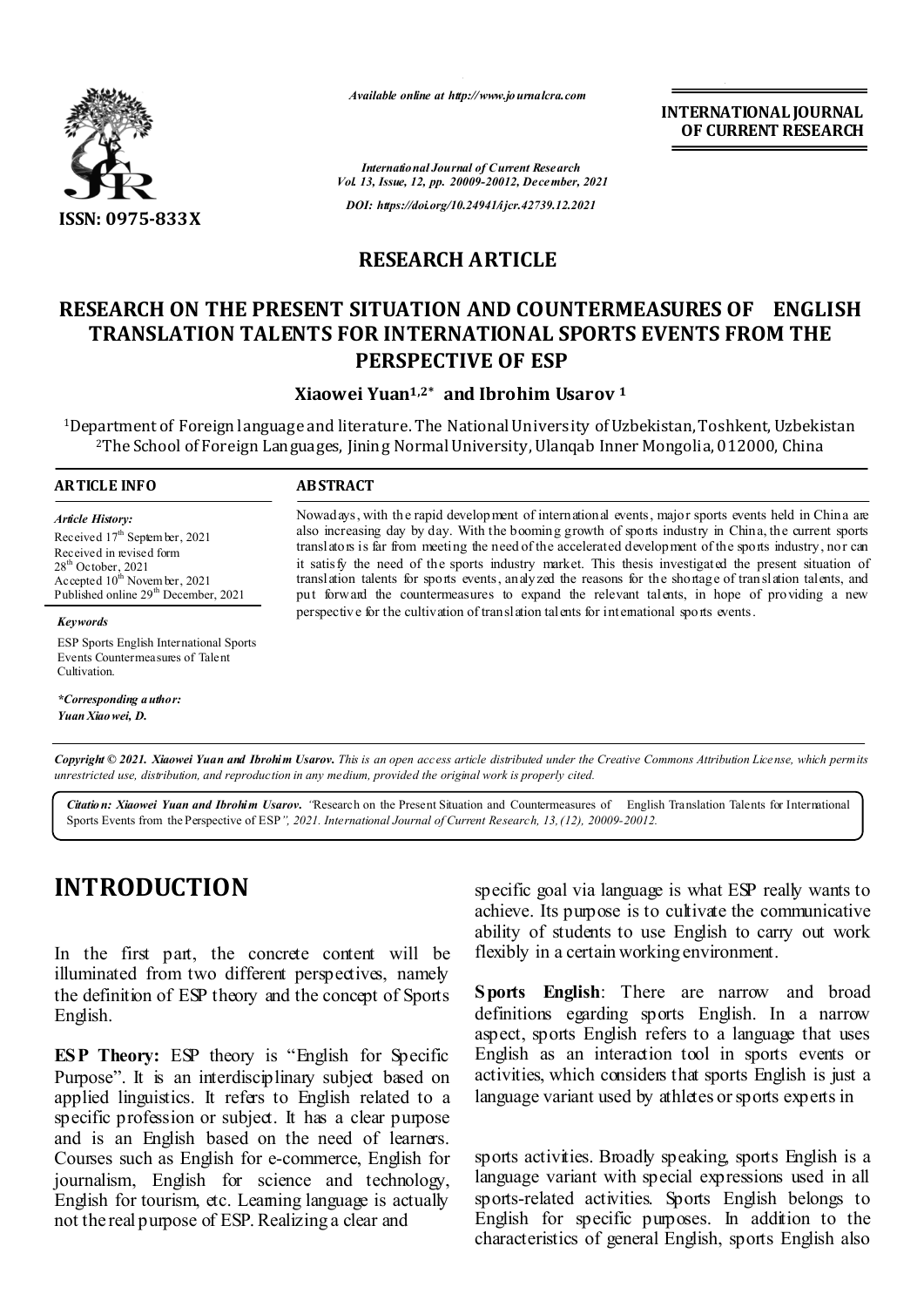has many notable features, such as the extensive use of professional terms and professional abbreviations. At the same time, the translation of sports English has its unique characteristics. On the one hand, it is an academic language under ESP applied linguistics, and on the other hand, it is a popular entertainment language. The biggest feature of sports English is the use of a large number of professional vocabulary and the mapping of terms in different fields to the sports field, which is a metaphor that we are familiar with.

**Present Situation of Sports English Translation Talents:** Nowadays, with the booming development of international sports events, large-scale international events held in China have also made considerable headway. At the same time, the lack of sports English translation talents has increasingly become prominent. The "Survey on the Status of Chinese Translators" released in 2007 shows that sports foreign language translators only account for 1.29% of the total number of translators. The number of translators graduating from foreign language majors occupied 62% totally, and merely 2% are possessed of translation education background. In brief, sports professional translators are in extremely short supply.

**Reasons for Lacking of Sports English Translation**  Talents: In this part, there are mainly four factors contributing to the shortage of sports English translation talents including the conflict between training requirements and social needs, void of specialized courses, devoid of professional faculty as well as lack of certified teaching materials. A combination of these factors lead to the fact that sports English translators today fail to satisfy the need of the era.

**The Mismatch of Training Requirements with Social Needs:** International sports events choose language service personnel based on their comprehensive ability in that their work is mainly for language translation. Therefore, special attention should be paid to the oral communication skills as well as writing skills of the relevant foreign languages service personnel. In addition, language service personnel are required to have a certain theoretical knowledge of sports. The "Syllabus for English Majors" revised and published by the Ministry of Education in 2000 clearly put forward the training goals of interdisciplinary English talents, but they have not been well implemented. The educational idea of mastering a single English knowledge and skills still occupies a central position. Ignoring the application of English skills in a certain field has caused students to generally lack the practical application ability of knowledge and skills. For many years, the orientation

of the training target and the education and teaching mode of English majors in sports colleges has always been an urgent problem to be resolved. Even if educators come to realize that taking the path of "English  $+$  physical education" is the development strategy for training sports English translators, teaching concepts, classroom teaching models as well as teaching methods still cannot get rid of the influence of traditional English education and teaching ideas. The curriculum is still constructed based on a single English subject theory, which to a certain extent leads to the scarcity of sports English translators who cannot meet the need of international competitions.

**Lack of Professional Teams for English Translation on Sports:** Teachers are a vital factor to ensure the realization of talent training goals and guarantee the quality of teaching. At present, the professional teachers of physical English in various colleges are mainly English teachers, and only some colleges have very few teachers who understand both English and physical education. A qualified sports English teacher must not only have a deep professional knowledge of English, but also have certain knowledge and skills in sports, be able to express sports professional knowledge in English, and have the ability to teach and teach sports English at the same time. It is required that the training of PE English teachers must be strengthened. Teacher training has become an urgent task in the training of foreign language translators in sports colleges.

**Lack of Certified Sports English Teaching Materials:** Nowadays, teaching materials have become a bottleneck in training talents for sports English translation. The situation of teaching materials in sports English translation is not optimistic. Although some scholars have published articles discussing the translation of sports English, they mainly focus on sports terminology, sports news headlines, etc., which lack pertinence and are not suitable for popularization of teaching. The research on teaching materials such as simultaneous interpretation of sports English, sight translation of English-Chinese sports, and shorthand of sports English is basically still blank. Without research on teaching materials, it is difficult to cultivate talents that meet the needs of society. Therefore, the country and relevant institutions should pay sufficient attention to this issue.

**Developmental Countermeasures for Cultivating Translation Talents on S ports English:** In this part, to deal with the above-mentioned problems, corresponding countermeasures are enumerated. We may cultivate high-quality translators in view of the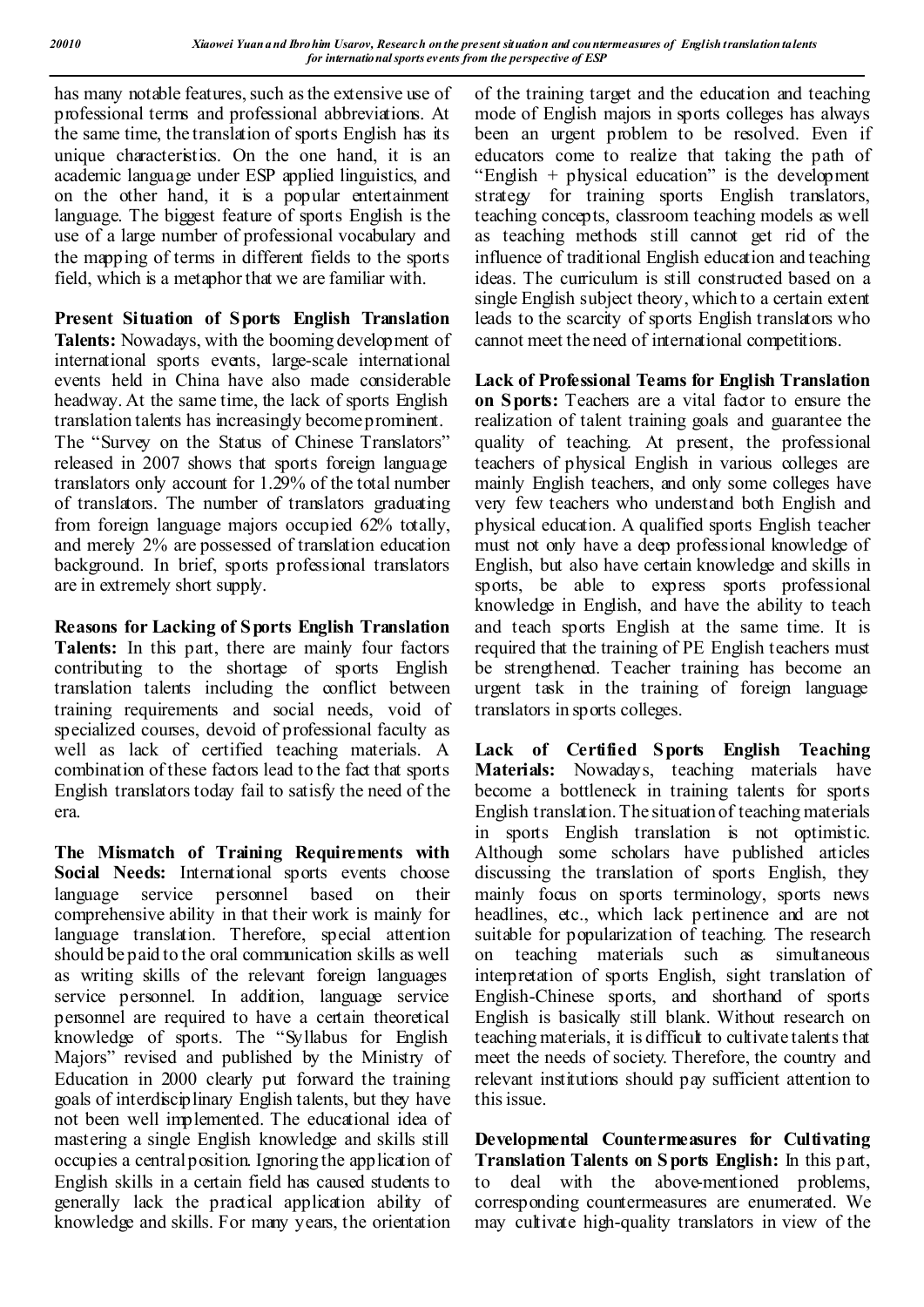following aspects so as to bolster the comprehensive ability of translation talents and promote the prosperous growth of sports industry in China.

**Establishing the Concept of ESP Theory for Sports English Talents:** ESP theory requires learners to have a clear learning purpose. ESP learners do not just learn a specific language, but learn related professional courses through language. ESP teaching attaches great importance to cultivating professionals who meet social needs. Constructing a professional curriculum system of "English  $+$  Physical Education" is the key to cultivating sports English translators. Following the principle of practical application of English knowledge and skills in the field of sports, the sports English professional curriculum system should build an ideology around "English  $+$  sports", so that students will not only become compound talents who master knowledge and skills through four years of systematic study but also an applied sports English translator with strong practical ability.

**Establishing English Teachers Teams with "Dual-Qualification" and Organizing Sports English Lectures:** The faculty is the fundamental guarantee for professional construction and an important force for professional construction. At present, most of the teachers of sports English courses graduated from a single English subject, no practical experience and lack of understanding of the development status of domestic and foreign sports events, competition rules, judging methods, and competition organization procedures.

This has caused the lack of practicality of teaching content and affected the quality of English teaching. Hence, the establishment of a team of "dual-qualified" teachers who have both English knowledge and practical experience in sports is a pressing problem for sports English majors. This teaching skills are a special requirement for teachers of physical English major. It is essential to break the conventional teacher training model, adopt a method of combining theoretical study and practice, understand the process of sports competitions, master sports knowledge for sports, and accumulate certain practical experience on English teaching. Higher vocational colleges should integrate English majors and sports majors, strengthen interaction and cooperation with foreign language majors in sports colleges as well as sports majors in higher vocational academies, and reinforce schoolenterprise cooperation with off-campus sports clubs to introduce professional sports English talents.

**Compilation of "Practical" Sports English Teaching Materials:** The proposal of the sports

English major is realistic and contemporary. Sports English teaching materials has become an important factor restricting and affecting the development of sports English. On account of the poor English foundation of physical education students, the former textbooks can choose teaching materials that are lower than that of English major, focusing on elevating basic exercises such as vocabulary, grammar, reading, and translation, such as "New Beginning College English Course". The later ESP textbooks should highlight the principle of practicality, and select some simple and practical textbooks, such as "Practical Sports English "and "Sports English".

Over the years, educators have tried to compile a sea of sports English textbooks, such as "Sports English Vocabulary", "Martial Arts English", "Football English" and so on, but they have not been popularized. For this reason, teachers of various colleges and universities should be allowed to undertake certain writing tasks, and attention should be paid to the combination of theory and practice when writing. This will play a positive role in the reform of sports English teaching and the promotion of the development of sports English.

## **CONCLUSION**

In view of the theory of ESP, this thesis analyzed the reasons for the lack of talents for English translation of sports events and proposes development strategies to expand the relevant talent team to improve the comprehensive ability of sports English translation talents and promote the vigorous growth of sports industry in China.

Based on the above-mentioned, as an emerging interdisciplinary major, Sports English must constantly adhere to innovative development in an attempt to satisfy the needs of the development of the era for sports English compound talents, and go on studying the theory of sports English teaching integrating the two disciplines of "English + Sports", so as to cultivate more high-quality sports English talents for the country and society.

## **REFERENCES**

- 1. Kowalikowa, J.Language of Sport in the Context of Communication and Culture [J] Studies in Physical Culture and Tourism,2009 (1).
- 2. Hutchinson, Tom and Waters, Alan. *English for Specific Purpose: A learning-centered approach* [M].Cambridge: Cambridge University Press, 1987:69-91.